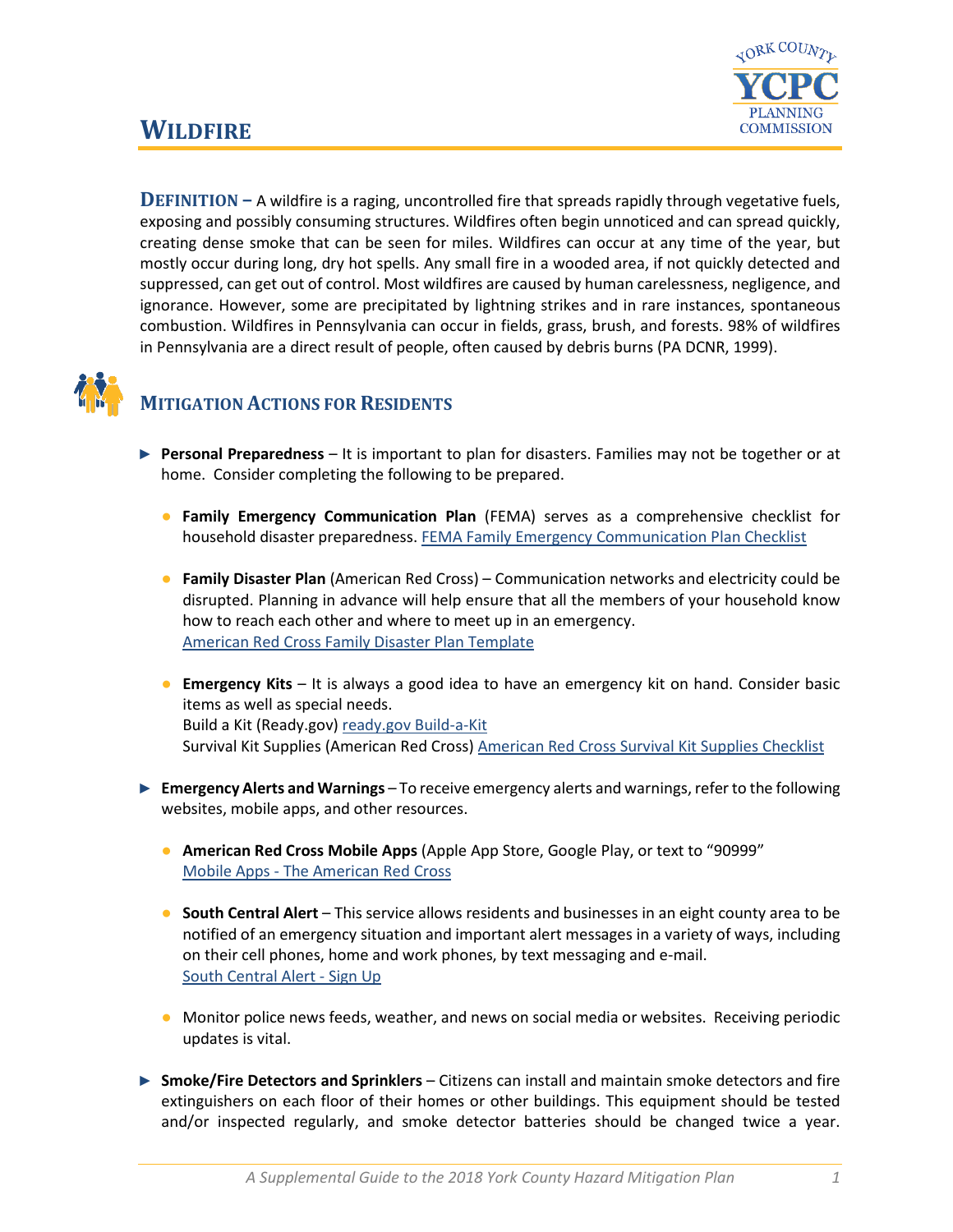

## **WILDFIRE**

Everyone in a household or building can be taught how to use a fire extinguisher. Other valuable fire mitigation systems include interior and exterior sprinkler systems.

- ► **Defensible Space** Damage potential can be reduced by ensuring that structures are surrounded by defensible space or buffer zones. Buffer zones are manageable areas, generally 30 to 100 feet and cleared of combustible materials.
- ► **Building Foundations** In wildfire prone areas, risk may be decreased by enclosing the foundations of homes and other buildings, rather than leaving them open where undersides can be exposed to blown embers or other materials.

### **MITIGATION ACTIONS FOR MUNICIPALITIES**

- ► **Adopt the York County Hazard Mitigation Plan** by resolution or develop and implement a municipal hazard mitigation plan. [York County Hazard Mitigation Plan](http://ycpc.org/DocumentCenter/View/290/Hazard-Mitigation-Plan-PDF)
- ► **Prepare a Continuity of Operations Plan** to ensure that essential functions continue to be performed under a broad range of circumstances, protecting residents and minimizing business interruption. Consider what capital improvements are needed to adequately protect business or properties[. FEMA Continuity of Operations Brochure](https://www.fema.gov/pdf/about/org/ncp/coop_brochure.pdf)
- ► **Prepare an Emergency Operations Plan** which describe who will do what, as well as when, with what resources, and by what authority – before, during, and immediately after an emergency. [FEMA Guide for All Hazards Emergency Operations Planning Guide](https://www.fema.gov/pdf/plan/slg101.pdf)
- ► **Coordination** Develop pre-disaster Memorandums of Agreements or Memorandum of Understanding with adjacent jurisdictions. Build partnerships (neighborhoods, emergency management/first responders, businesses, utility service providers, and local government agencies to strengthen response and recovery.
- ► **Public Education and Outreach** Educate residents regarding risk and impact of hazards, how to prepare and protect themselves and their property. Facilitate funding for mitigation measures and technical assistance programs that address measures that citizens can take. Public education can include promoting such items as noncombustible roof covering, fire safe construction, and the importance of clearing brush and grass away from buildings. Public education on smoking hazards and the risks of recreational fires.
- ► **Zoning Regulations** Zoning can be used to cluster development into defensible areas and keep development away from fire hazards such as steep slopes, where fires are difficult to contain. It is important to note that hillsides facing south or west are more vulnerable to increased dryness and heat from sun exposure. Structures should be set back from slopes outside of the "convection cone" of intense heat that is projected up the slope of a hill as a wildfire "climbs" it. Additional considerations include development density, emergency access, landscaping, and water supply.